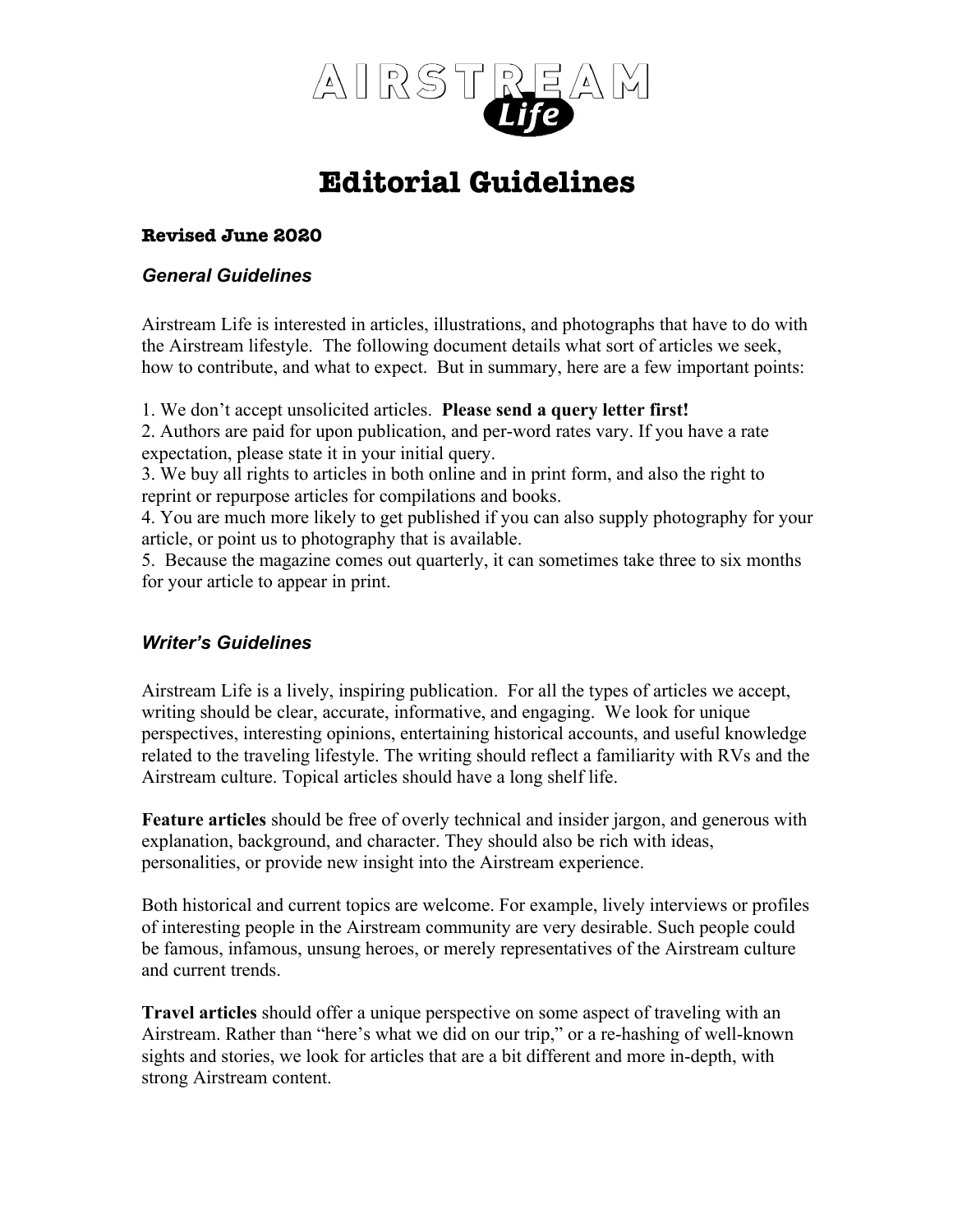**Technical and informational articles** should be informative, well-researched, and useful. Writers of technical articles should have specific research or knowledge behind what they are saying, and their articles should be focused specifically on Airstream owners.

Articles can range from 700 to 1,800 words, depending on the department they fit into. Feature articles (800-1,800 words) must include photos or illustrations. (See Photo guidelines, below.) We can assist with access to Airstream historical archive photos as appropriate. In some cases we can arrange freelance photography, and we have access to relevant stock photography. We also have a large catalog of Airstream photography which may be useful.

We often develop story ideas ourselves and may assign them to freelancers. To be considered for such assignments, send 2-3 of your most relevant clips and a letter about your specialties or interests. (See Queries and Suggestions, below). Freelance authors should have more than a passing familiarity with RV'ing, and especially Airstream culture.

Authors will be asked to provide a list of sources used for their articles, including phone numbers and/or e-mail addresses for fact-checking and photography purposes.

# *What We Don't Publish*

We do occasionally publish stories about exotic caravans, but only those that can be considered quality travel writing. Our stories are driven by personalities, places, and interesting events. First-person is discouraged unless you can weave an exceptional story.

Because we are a quarterly periodical, we can't do much with breaking news. We also do not publish poetry, fiction, product reviews, rally reports, club news, press releases, campground or dealership reviews, and stories purportedly written by dogs.

Generally, if it's identical to an article you could find in "Trailer Life" or "Blue Beret," it's not for us. Our feature style and orientation is closer to "Smithsonian," "Outside," and "National Geographic Adventure."

# *Departments*

Many departments have regular authors, such as Interiors, National Parks, and Old Aluminum. However, we accept general "feature" articles that don't necessarily fall into any of the above categories, so don't be dissuaded. In the past we've run articles on Buckminster Fuller, how aluminum is made, bridges, old highways, US/Canada border procedures, sea turtles, celebrity owners, AirBnb, birdwatching, and many other diverse topics that can be related to Airstream travel.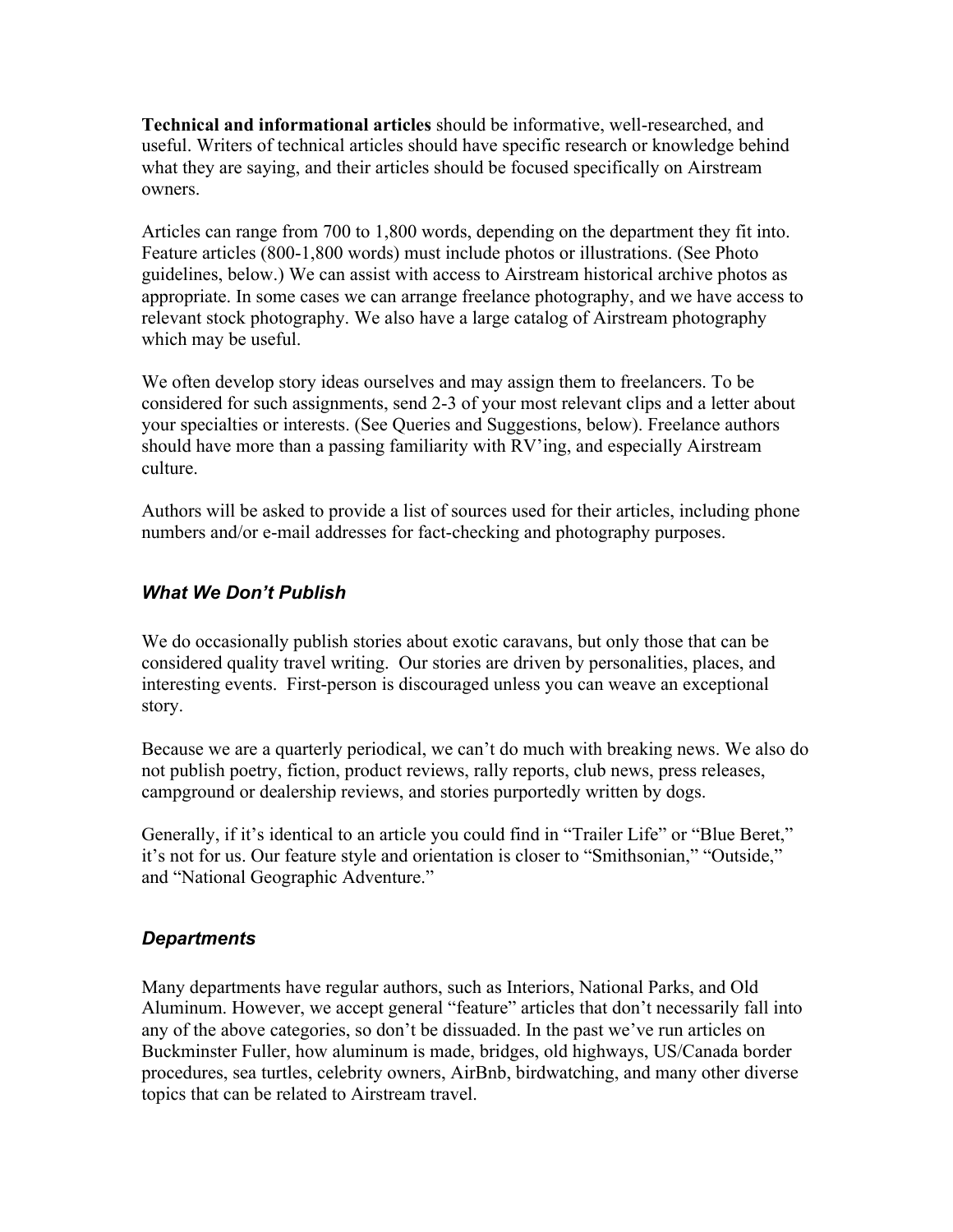

# *Fees & Deadlines*

Because Airstream Life is a quarterly periodical, we typically work about six months in advance of publication, a fact that contributors should bear in mind. **Payment for articles and photography is upon publication.** You should expect to submit a first draft and, in some cases a second draft after receiving editorial notes. **We try to work with authors to make them successful.**

We pay a variable rate of \$0.10 to \$0.40 per *published* word (after editing). This is dependent on the writer's experience (professional freelancers get the higher rates) and other factors. If you have a rate expectation, please state it in your initial query.

We buy exclusive print rights and all electronic rights to published pieces for 12 months, non-exclusive rights thereafter. No additional payment will be made for re-use.

In order to pay you, we are required to collect your name, address and social security or Federal tax ID number.

Byline credit and photo credit are always given.

# *Photography Guidelines*

**Photo file size should be at least 1 MB. Smaller files may not be printable.** TIF and JPEG formats are acceptable but JPEG files must be at highest quality and not

edited, cropped, or formatted for email.

Please don't Photoshop your photos unless you are a professional photographer. Usually the best photos come straight from the camera without any modification. We can make any minor corrections or crops that may be needed, during the layout process.

# *If you use a phone to take photos (iPhone or Android):*

# **Take**

Avoid iPhone's built-in Camera app—it sometimes compresses details to the point of making the photos unusable. We recommend the Halide app instead.

For Android phones, try Open Camera or similar.

Avoid digital zoom in all cases.

# **Save**

Original size and format – DO NOT crop or compress No filters (color saturation, convert to black  $+$  white, sepia or other effects) No watermarks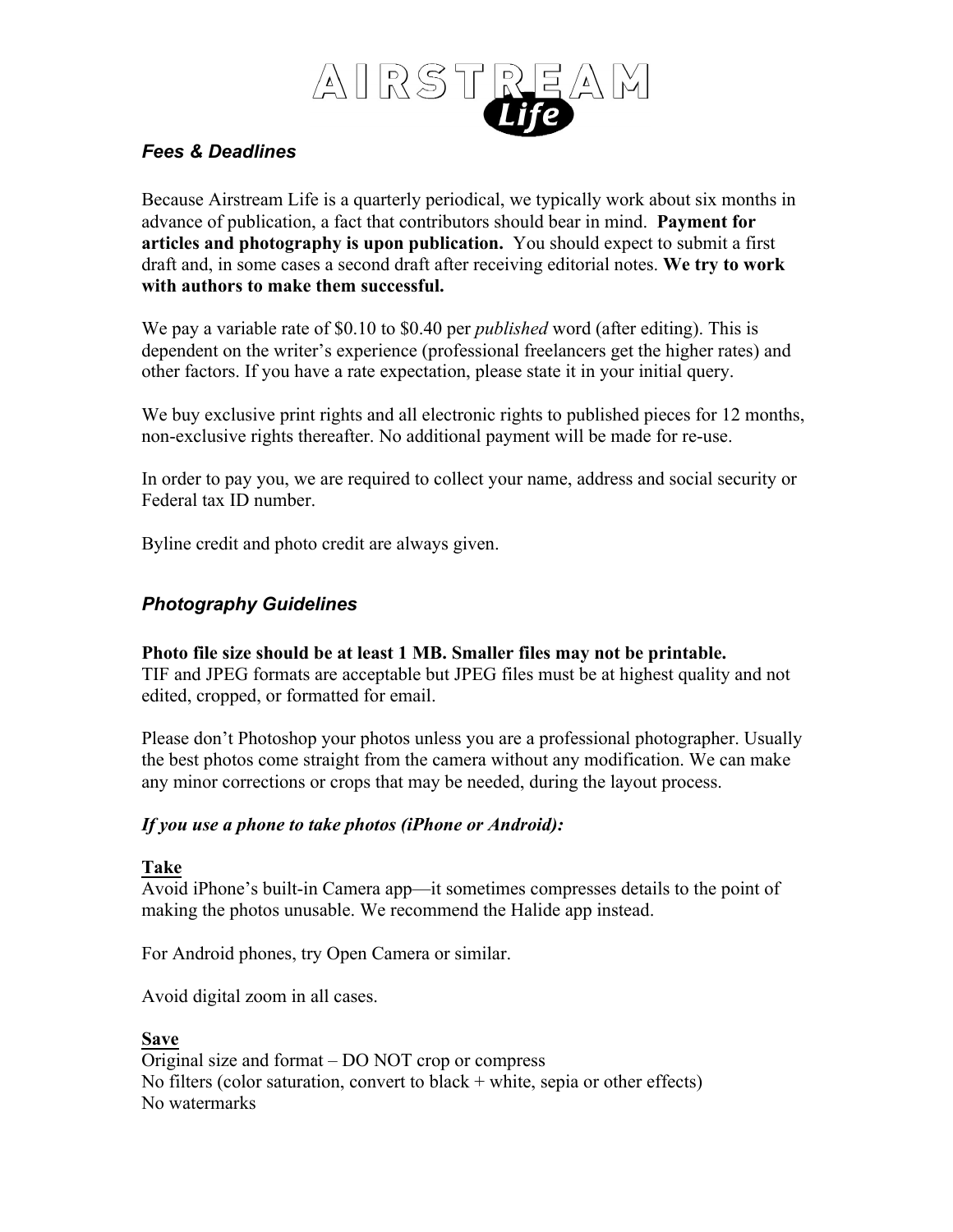**Send** Use Dropbox or Google Drive (email is OK for one or two images)

# *Images from 3rd party professional photographer:*

You must have permission to use photos taken by others, or own all rights.

# *Queries and Suggestions*

We welcome article suggestions and queries. **We don't accept unsolicited articles, so please send a query first.** It's best to include at least one sample of your writing and include the following information: your full name, mailing address, email and phone.

In your query letter, just describe the article you want to write in a paragraph or two. Let us know how you think it would fit into the magazine, and give us a brief idea of how you'd accomplish the article, or any special help you might need to research it.

We prefer queries submitted via email. Please describe the possibilities for illustration or photography, as well as your credentials. Authors who can supply good quality photographs with their articles get priority.

If the suggestion is appropriate for Airstream Life, we will respond within 30 days. **Email to: editor@airstreamlife.com**

# *Top 10 Mistakes Made By Would-Be Writers*

If you've read all this, you're probably the kind of person who will succeed working with Airstream Life magazine. But if you are still wondering, check out this list of the most common (and most fatal) mistakes made by people who want to write for the magazine:

- 1. **Sending an article already written** before sending a query letter.
- 2. **Not being familiar with the magazine** before sending a query letter. It's amazing how many people think they can write for a magazine they've never seen. Subscribe, download a free sample on our website, or pick up a copy from an Airstream dealer or friend before you start your query letter.
- 3. Asking for pre-payment, a higher rate than other authors get, or other special terms when we haven't gotten to know each other first.
- 4. **Suggesting an article about yourself**, or "my first Airstream experience". We get that query every month. (If your story is really good, we might assign a freelance writer from our staff to interview you instead.)
- 5. **Proposing to write an article about your own Airstream.** If it's really interesting we might assign a writer.
- 6. **Writing in the first person** when it isn't absolutely necessary.